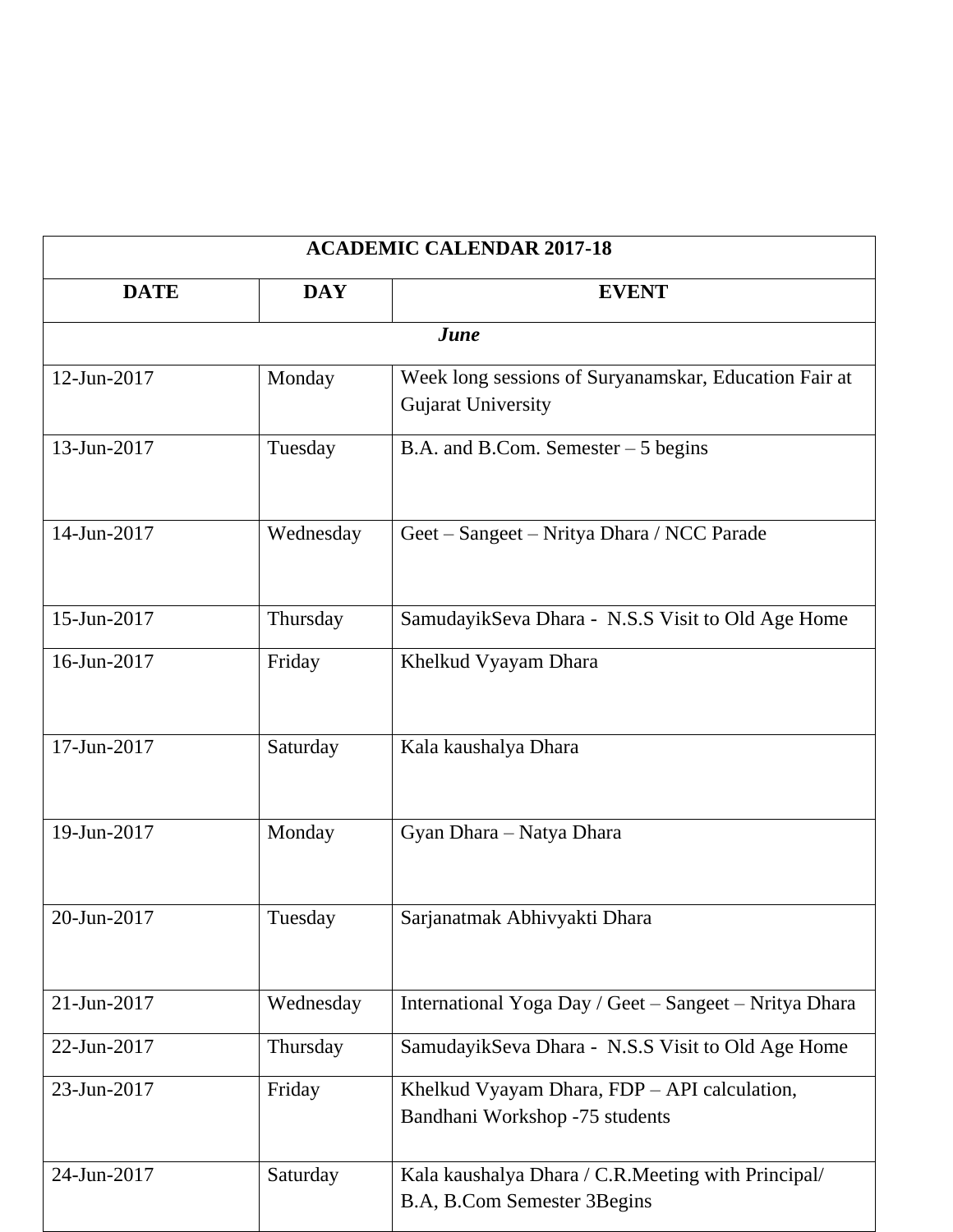| 27-Jun-2017       | Tuesday   | Gyan Dhara - Natya Dhara/ KYS program                                                                        |
|-------------------|-----------|--------------------------------------------------------------------------------------------------------------|
| 28-Jun-2017       | Wednesday | Sarjanatmak Abhivyakti Dhara                                                                                 |
| 29-Jun-2017       | Thursday  | Geet – Sangeet – Nritya Dhara / NCC Parade / Resume<br>Writing & Interview IBS                               |
|                   |           | <b>July</b>                                                                                                  |
|                   |           | <b>Educational Tour (Department Gujarati/English)</b>                                                        |
|                   |           |                                                                                                              |
| 01-Jul-2017       | Saturday  | <b>B.A. Classes/Know Your Students KYS</b><br>Programme/SamudayikSeva Dhara - N.S.S Visit to Old<br>Age Home |
|                   |           | Appreciation of Bindu Patel - World Softball Champion/<br>Khelkud Vyayam Dhara                               |
| 03-Jul-2017<br>To | Monday    | Kala kaushalya Dhara / UDISHA Meeting/NSS<br>Orientation                                                     |
| 08-Jul-2017       |           | KYS – All Arts First Semester                                                                                |
| 04-Jul-2017       | Tuesday   | Gyan Dhara - Natya Dhara / N.S.S Orientation/Alumini<br>Meeting                                              |
| 05-Jul-2017       | Wednesday | Sarjanatmak Abhivyakti Dhara /                                                                               |
|                   |           | <b>Parents Teachers Meeting</b>                                                                              |
| 06-Jul-2017       | Thursday  | Geet - Sangeet - Nritya Dhara / NCC Parade                                                                   |
|                   |           | Field Visit Akshaypatra B.Com                                                                                |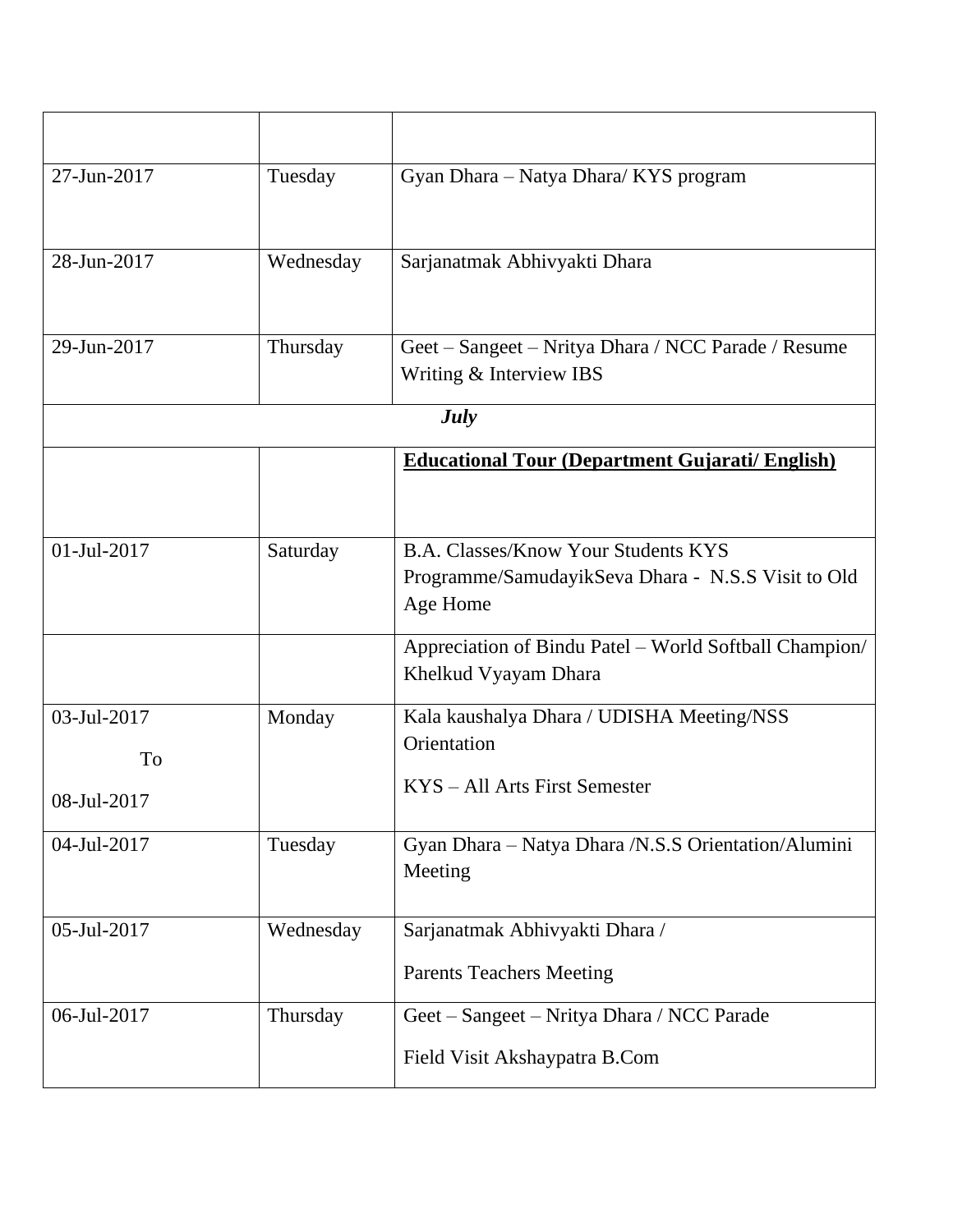| 07-Jul-2017 | Friday    | N.C.C. Orientation /Parade Day / Samudayik Seva     |
|-------------|-----------|-----------------------------------------------------|
|             |           | Dhara - N.S.S Visit to Old Age Home                 |
|             |           |                                                     |
| 08-Jul-2017 | Saturday  | Beginning of UDISHA Placement Club/ Khelkud         |
|             |           | Vyayam Dhara                                        |
| 10-Jul-2017 | Monday    | Kala kaushalya Dhara /'Sannidhi' Vimochan           |
|             |           |                                                     |
|             |           |                                                     |
| 11-Jul-2017 | Tuesday   | Selection of C.R./Guru Purnima / Gyan Dhara - Natya |
|             |           | Dhara                                               |
|             |           |                                                     |
| 12-Jul-2017 | Wednesday | Sarjanatmak Abhivyakti Dhara                        |
|             |           | Meditation $-250$ students                          |
|             |           |                                                     |
| 13-Jul-2017 | Thursday  | Geet - Sangeet - Nritya Dhara / NCC Parade          |
|             |           |                                                     |
| 14-Jul-2017 | Thursday  | LIC Recruitment Seminar / LIC for BAOU for CCC      |
|             |           | +CCC in service/ Grooming Workshop                  |
| To          | To        |                                                     |
| 15-Jul-2017 | Saturday  |                                                     |
| 14-Jul-2017 | Friday    | SamudayikSeva Dhara - N.S.S Visit to Old Age Home / |
|             |           | <b>Election Card Awareness Program</b>              |
|             |           |                                                     |
| 15-Jul-2017 | Saturday  | Khelkud Vyayam Dhara / C.R. Meeting                 |
|             |           |                                                     |
| 17-Jul-2017 |           |                                                     |
|             | Monday    | Kala kaushalya Dhara / Launch of Cricket Team       |
|             |           |                                                     |
| 18-Jul-2017 | Tuesday   | Gyan Dhara - Natya Dhara                            |
|             |           |                                                     |
|             |           |                                                     |
|             |           |                                                     |
| 19-Jul-2017 | Wednesday | Sarjanatmak Abhivyakti Dhara                        |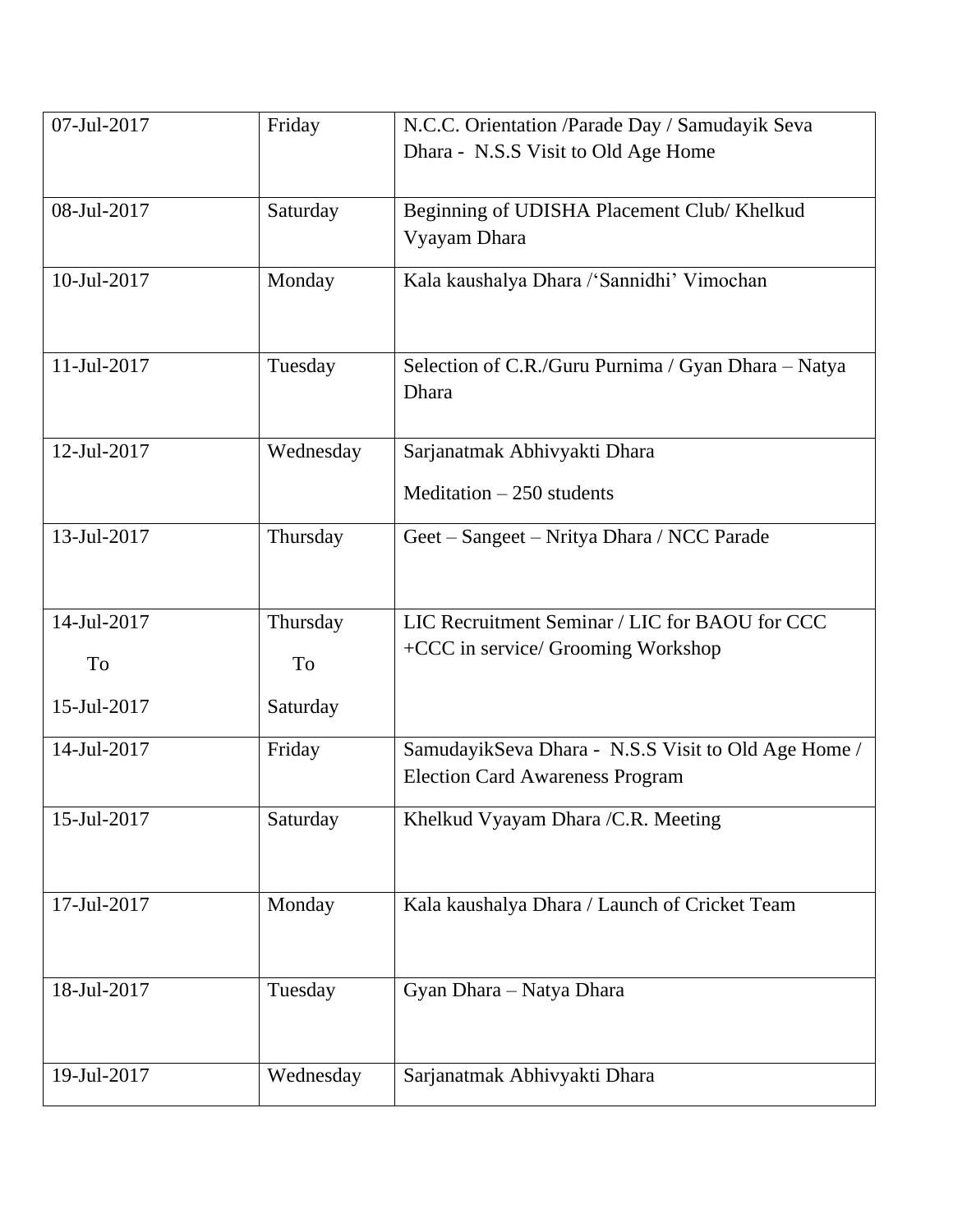| 20-Jul-2017 | Thursday  | Geet - Sangeet - Nritya Dhara / NCC Parade                                                                                   |
|-------------|-----------|------------------------------------------------------------------------------------------------------------------------------|
| 21-Jul-2017 | Friday    | SamudayikSeva Dhara - N.S.S Visit to Old Age Home<br>/Uma Shankar Joshi Jayanti / Psychological Counsellin<br>MoU with RUDMI |
| 22-Jul-2017 | Saturday  | Gujarati Department/C.R. Meeting with Principal /<br>Khelkud Vyayam Dhara                                                    |
| 24-Jul-2017 | Monday    | Thalesemia Test for B.A. Sem. - I Students,                                                                                  |
|             |           | Kala kaushalya Dhara                                                                                                         |
| 25-Jul-2017 | Tuesday   | Gyan Dhara - Natya Dhara                                                                                                     |
| 26-Jul-2017 | Wednesday | Sarjanatmak Abhivyakti Dhara                                                                                                 |
| 27-Jul-2017 | Thursday  | Geet - Sangeet - Nritya Dhara / NCC Parade                                                                                   |
| 28-Jul-2017 | Friday    | Premchand Jayanti / SamudayikSeva Dhara - N.S.S<br>Visit to Old Age Home                                                     |
| 29-Jul-2017 | Saturday  | Khelkud Vyayam Dhara /C.R. Meeting                                                                                           |
|             |           | <b>August</b>                                                                                                                |
|             |           | <b>Educational Tour (Department Hindi/Sociology)</b>                                                                         |
|             |           | Week long Competitions to Prepare for Youth Festival                                                                         |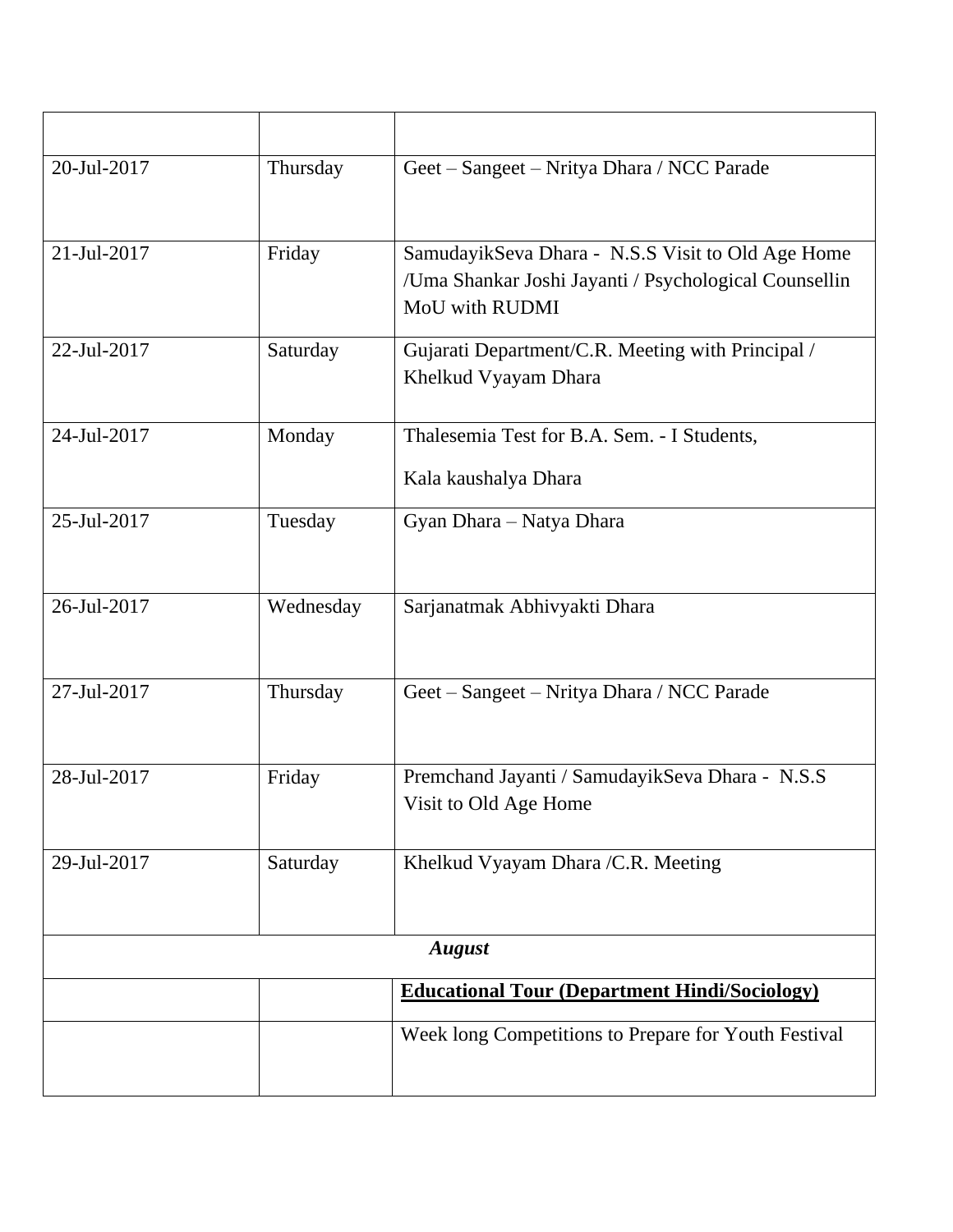| 01-Aug-2017 | Tuesday   | Career guidance lecture by Mr. Chirag Shah (CA) for                                          |
|-------------|-----------|----------------------------------------------------------------------------------------------|
|             |           | M.com students / Gyan Dhara - Natya Dhara                                                    |
| 02-Aug-2017 | Wednesday | Sarjanatmak Abhivyakti Dhara                                                                 |
|             |           | Nutritious Food – prepared by students for students                                          |
| 03-Aug-2017 | Thursday  | Departmental Programme-Gujarati,                                                             |
|             |           | N.C.C Parade, Kala kaushalya Dhara                                                           |
| 04-Aug-2017 | Friday    | UDISHA Meeting / SamudayikSeva Dhara - N.S.S Visit<br>to Old Age Home / Dhanera NSS students |
| 05-Aug-2017 | Saturday  | C.R. Meeting/Thallesemia Test,                                                               |
|             |           | Khelkud Vyayam Dhara / BAOU Exams                                                            |
| 08-Aug-2017 | Tuesday   | Gyan Dhara - Natya Dhara                                                                     |
|             |           |                                                                                              |
| 09-Aug-2017 | Wednesday | Sarjanatmak Abhivyakti Dhara                                                                 |
| 10-Aug-2017 | Thursday  | Civil Defense Lecture/ Geet - Sangeet - Nritya Dhara /                                       |
|             |           | <b>NCC</b> Parade                                                                            |
| 11-Aug-2017 | Friday    | SamudayikSeva Dhara                                                                          |
|             |           |                                                                                              |
| 12-Aug-2017 | Saturday  | Khelkud Vyayam Dhara / C.R. Meeting                                                          |
|             |           |                                                                                              |
| 15-Aug-2017 | Tuesday   | Independence Day Celebration / Kala kaushalya Dhara                                          |
| 16-Aug-2017 | Wednesday | Sarjanatmak Abhivyakti Dhara                                                                 |
|             |           |                                                                                              |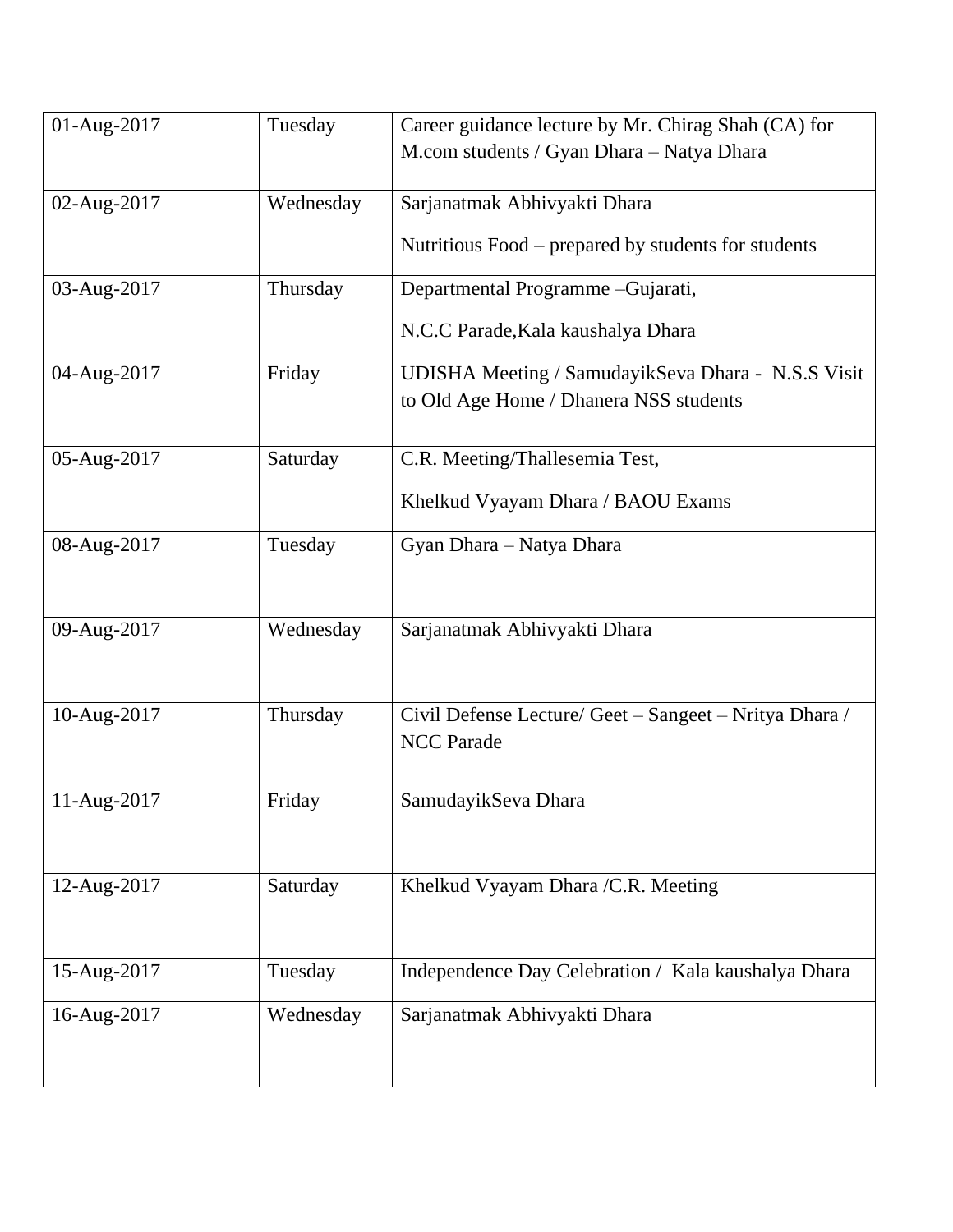| 17-Aug-2017 | Thursday  | Geet - Sangeet - Nritya Dhara / NCC Parade                                         |
|-------------|-----------|------------------------------------------------------------------------------------|
| 18-Aug-2017 | Friday    | SamudayikSeva Dhara - N.S.S Visit to Old Age Home                                  |
| 19-Aug-2017 | Saturday  | Khelkud Vyayam Dhara / C.R. Meeting                                                |
| 21-Aug-2017 | Monday    | Kala kaushalya Dhara /N.S.S Visit to Old Age Home                                  |
| 22-Aug-2017 | Tuesday   | Department of Hindi, Gyan Dhara - Natya Dhara /<br>Thallesemia Test - 360 Students |
| 23-Aug-2017 | Wednesday | Mahila Suraksha Setu Rifle Shooting / Sarjanatmak<br>Abhivyakti Dhara              |
| 24-Aug-2017 | Thrusday  | Khelkud Vyayam Dhara / C.R. Meeting / Donation by<br>Professors to Dhanera         |
| 26-Aug-2017 | Saturday  | Visit to Balaji Factory - M.Com.-5                                                 |
| 27-Aug-2017 | Sunday    | <b>BAOU CCC Exam</b>                                                               |
| 28-Aug-2017 | Monday    | Kala kaushalya Dhara                                                               |
| 29-Aug-2017 | Tuesday   | Gyan Dhara - Natya Dhara                                                           |
| 30-Aug-2017 | Wednesday | Sarjanatmak Abhivyakti Dhara, NSS Uni. Orientation                                 |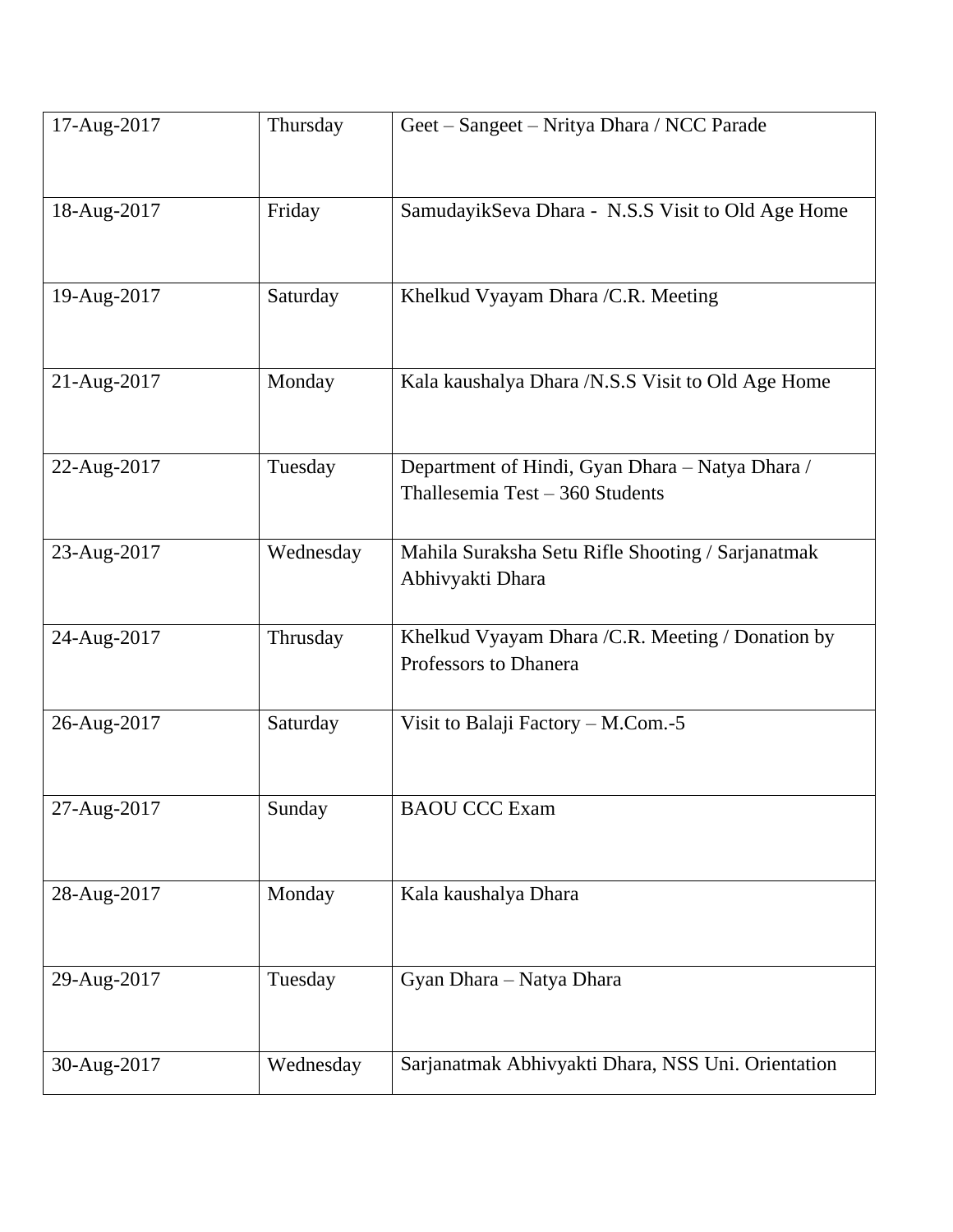|             |           | programme                                                                                                                                   |
|-------------|-----------|---------------------------------------------------------------------------------------------------------------------------------------------|
| 31-Aug-2017 | Thursday  | Geet – Sangeet – Nritya Dhara / NCC Parade                                                                                                  |
|             |           | <b>September</b>                                                                                                                            |
|             |           | <b>A Week Long Celebration of Various Events (Hindi</b><br>Week)                                                                            |
|             |           | $\triangleleft$ Essay Writing<br>❖ Poetry Recitation<br>❖ Poetry Completion<br>❖ Elocution / Debate                                         |
| 02-Sep-2017 | Friday    | SamudayikSeva Dhara - N.S.S Visit to Old Age Home                                                                                           |
| 04-Sep-2017 | Monday    | Khelkud Vyayam Dhara / C.R. Meeting/ UDISHA<br>Meeting                                                                                      |
| 05-Sep-2017 | Tuesday   | Gyan Dhara - Natya Dhara /C.W.D.C. Programme/<br>Teachers Day celebration by students - Department of<br>Sociology/ English Department Quiz |
| 05-Sep-2017 | Tuesday   |                                                                                                                                             |
| To          | To        | <b>Youth Festival Zonal</b>                                                                                                                 |
| 09-Sep-2017 | Saturday  |                                                                                                                                             |
| 06-Sep-2017 | Wednesday | Youth festival / Sarjanatmak Abhivyakti Dhara / Kaan<br>Kunver, Randada Memorial Lecture                                                    |
| 07-Sep-2017 | Thursday  | Geet - Sangeet - Nritya Dhara / NCC Parade                                                                                                  |
| 08-Sep-2017 | Friday    | SamudayikSeva Dhara - N.S.S Visit to Old Age Home<br>/Fresher's Party M.Com/ Kanu Patel, Manilal H. Patel,                                  |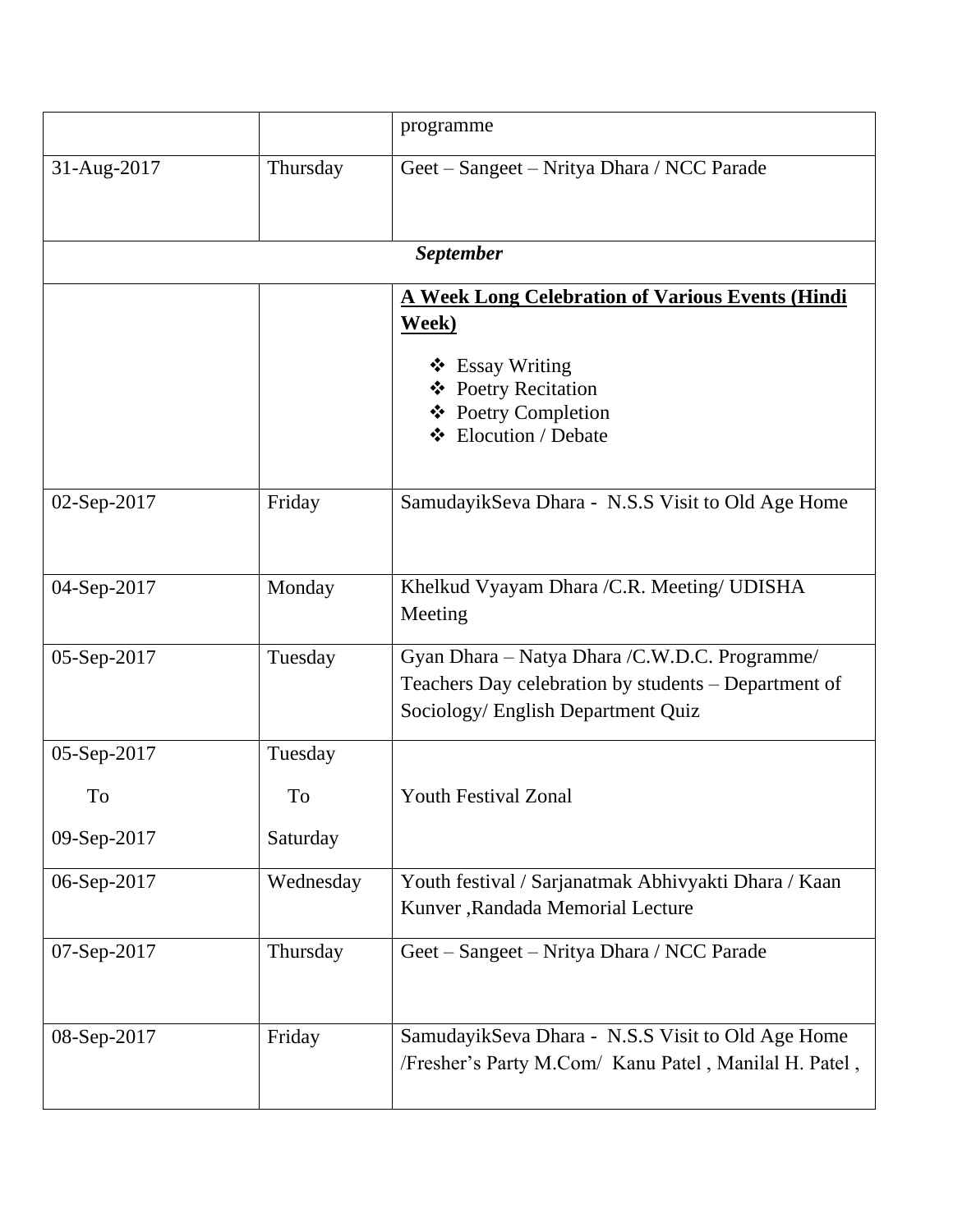|             |           | Sannidhi vimochan                                                                                                        |
|-------------|-----------|--------------------------------------------------------------------------------------------------------------------------|
| 09-Sep-2017 | Saturday  | Khelkud Vyayam Dhara / CR Meeting/ Placement for<br>Vista and Shoppers Shop Prizes in $1$ , $2nd$ in 46<br>participating |
| 11-Sep-2017 | Monday    |                                                                                                                          |
| To          | To        | Women Empowerment Week                                                                                                   |
| 16-Sep-2017 | Saturday  |                                                                                                                          |
| 11-Sep-2017 | Monday    | Kala kaushalya Dhara / Visit to Old Age Home                                                                             |
| 12-Sep-2017 | Tuesday   | Gyan Dhara - Natya Dhara                                                                                                 |
| 13-Sep-2017 | Wednesday | 27 Minor Thallesemia students, 500 students for Road<br>Show                                                             |
| 14-Sep-2017 | Wednesday | <b>HINDI DIVAS-Rally</b>                                                                                                 |
| To          | To        | Hindi Week Begins                                                                                                        |
| 22-Sep-2017 | Tuesday   | Dr. Anupama Mishra - BAOU                                                                                                |
| 14-Sep-2017 | Thursday  | Geet – Sangeet – Nritya Dhara / NCC Parade                                                                               |
| 15-Sep-2017 | Friday    | Elocution Hindi/ SamudayikSeva Dhara - N.S.S Visit to<br>Old Age Home                                                    |
| 16-Sep-2017 | Saturday  | Khelkud Vyayam Dhara / C.R. Meeting/ Commerce<br>Department Quiz, Field Trip - Havmor - B.Com.<br>students               |
| 18-Sep-2017 | Monday    | N.S.S. Visit / Kala kaushalya Dhara                                                                                      |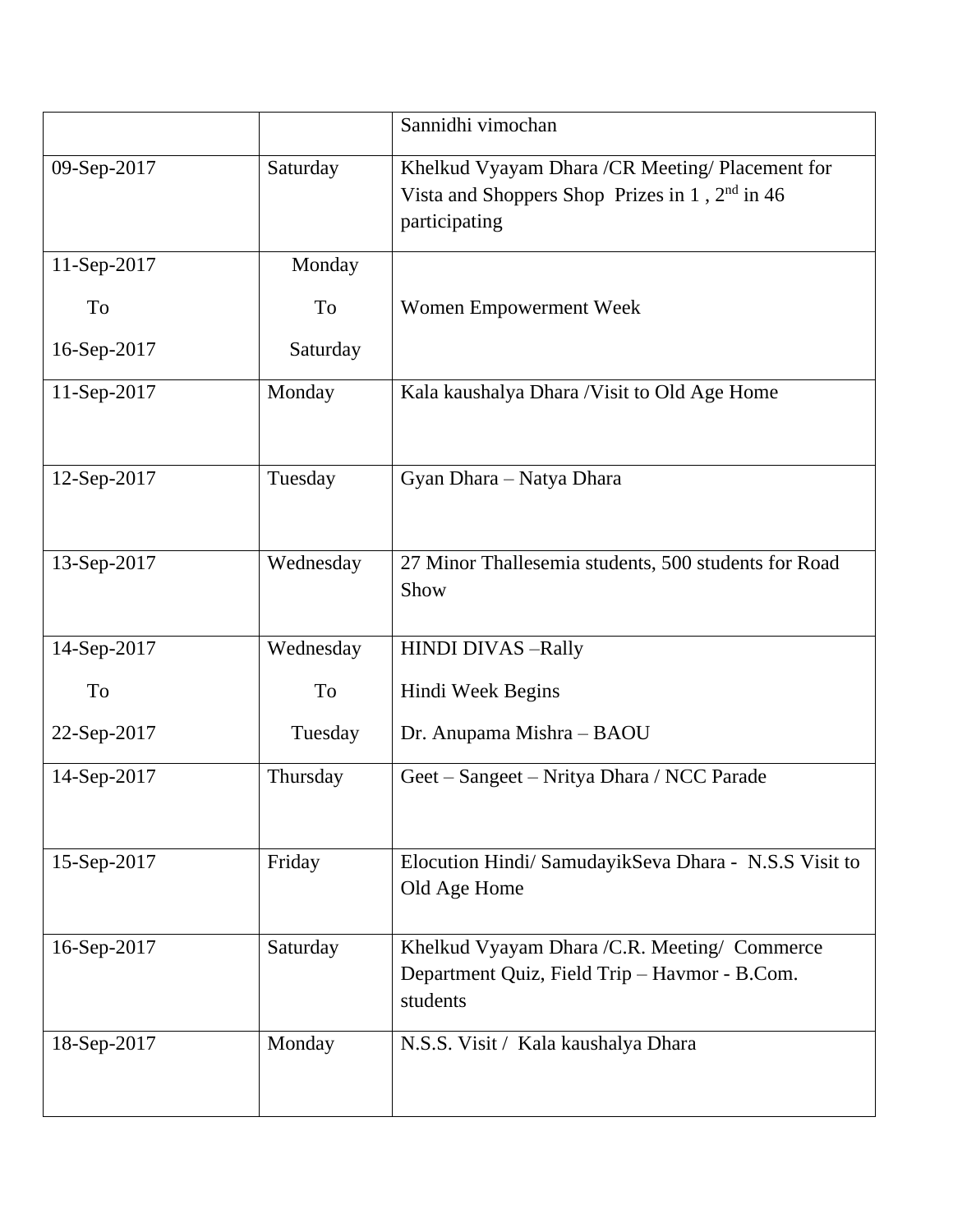| 19-Sep-2017 | Tuesday   | Gyan Dhara - Natya Dhara, Khel Mahakumbh            |
|-------------|-----------|-----------------------------------------------------|
|             |           | Registration, Common to Uncommon, Anand Thakar -    |
|             |           | LIC Trophy / Inter zonal Youth Festival             |
| 20-Sep-2017 | Wednesday | Sarjanatmak Abhivyakti Dhara                        |
|             |           |                                                     |
|             |           |                                                     |
| 21-Sep-2017 | Thursday  | N.S.S. Day/ Geet - Sangeet - Nritya Dhara / NCC     |
|             |           | Parade / Garba at Old Age Home                      |
| 22-Sep-2017 | Friday    | SamudayikSeva Dhara - N.S.S Visit to Old Age Home   |
| 23-Sep-2017 | Saturday  | Khelkud Vyayam Dhara / C.R. Meeting                 |
|             |           |                                                     |
|             |           |                                                     |
| 25-Sep-2017 | Monday    |                                                     |
| To          | To        | Joy of Giving Week                                  |
| 03-Sep-2017 | Saturday  |                                                     |
| 25-Sep-2017 | Monday    | Kala kaushalya Dhara, Thalesemia Counselling, N.S.S |
|             |           | Day, N.S.S Visit                                    |
|             |           |                                                     |
| 26-Sep-2017 | Tuesday   | Gyan Dhara - Natya Dhara                            |
|             |           |                                                     |
|             |           |                                                     |
| 27-Sep-2017 | Wednesday | Sarjanatmak Abhivyakti Dhara                        |
|             |           |                                                     |
| 28-Sep-2017 | Thursday  | Geet – Sangeet – Nritya Dhara / NCC Parade          |
|             |           |                                                     |
|             |           |                                                     |
| 29-Sep-2017 | Friday    | SamudayikSeva Dhara - N.S.S Visit to Old Age Home   |
|             |           | <b>October</b>                                      |
|             |           | <b>Revision + Sem End Exam</b>                      |
|             |           |                                                     |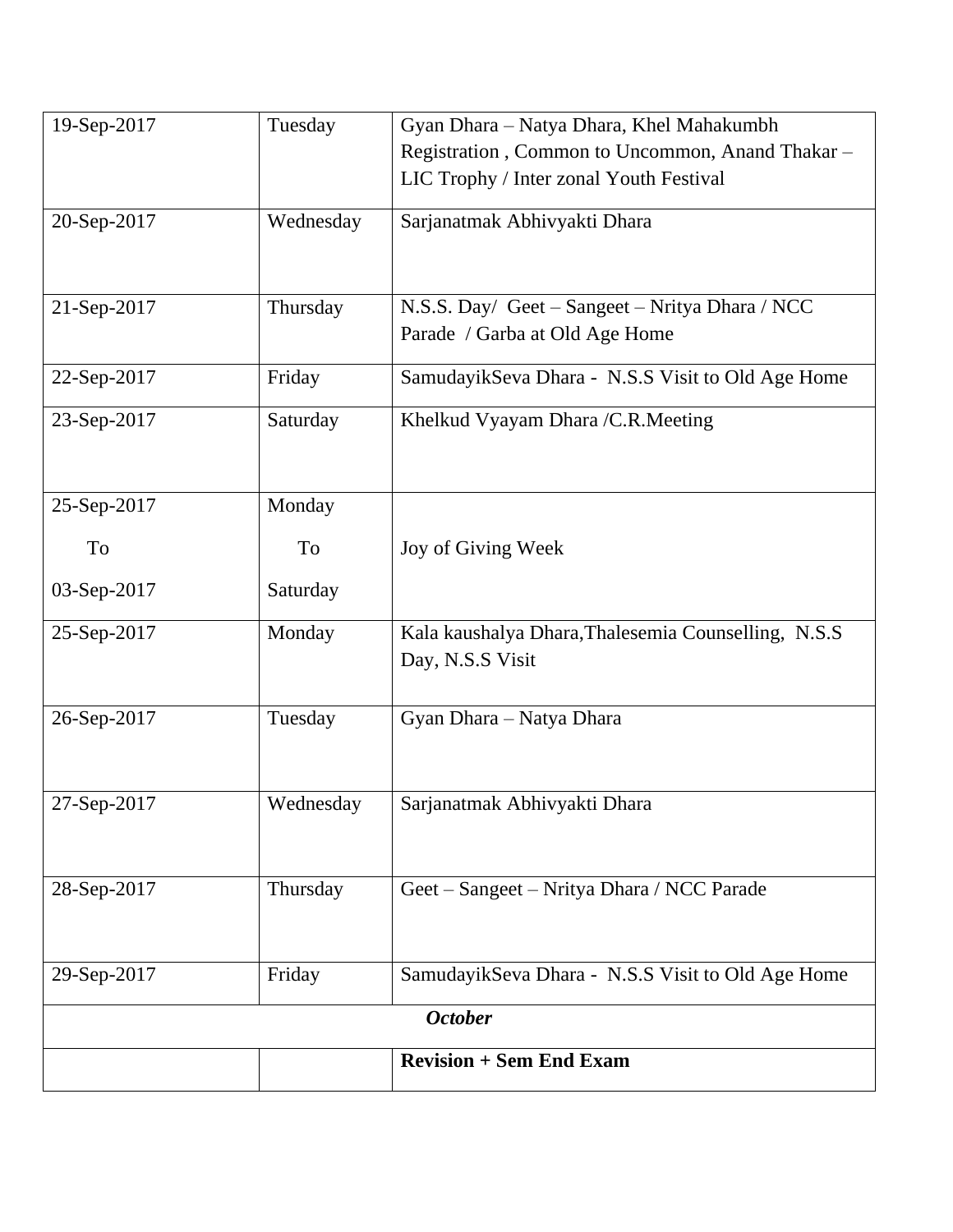|             |           | <b>Campus Interview by Placement Cell</b>                                                 |
|-------------|-----------|-------------------------------------------------------------------------------------------|
| 01-Oct-2017 | Saturday  | Khelkud Vyayam Dhara                                                                      |
| 03-Oct-2017 | Monday    | State level senior Softball Tournament / Kala kaushalya<br>Dhara                          |
| 03-Oct-2017 | Monday    | Joy of Giving Week,                                                                       |
| to          | <b>To</b> | Swachha Bharat Mission                                                                    |
| 08-Oct-2017 | Saturday  |                                                                                           |
| 03-Oct-2017 | Tuesday   | N.S.S. Visit / Gyan Dhara - Natya Dhara/ Safaai<br>Abhiyaan                               |
| 04-Oct-2017 | Wednesday | Sarjanatmak Abhivyakti Dhara                                                              |
| 05-Oct-2017 | Thursday  | Geet - Sangeet - Nritya Dhara / NCC Parade                                                |
| 06-Oct-2017 | Friday    | Samudayik Seva Dhara - N.S.S Visit to Old Age Home /<br><b>UDISHA Meeting/Exam Begins</b> |
| 07-Oct-2017 | Saturday  | Khelkud Vyayam Dhara                                                                      |
| 09-Oct-2017 | Monday    | Kala kaushalya Dhara                                                                      |
| 10-Oct-2017 | Tuesday   | N.S.S. Visit / Gyan Dhara - Natya Dhara                                                   |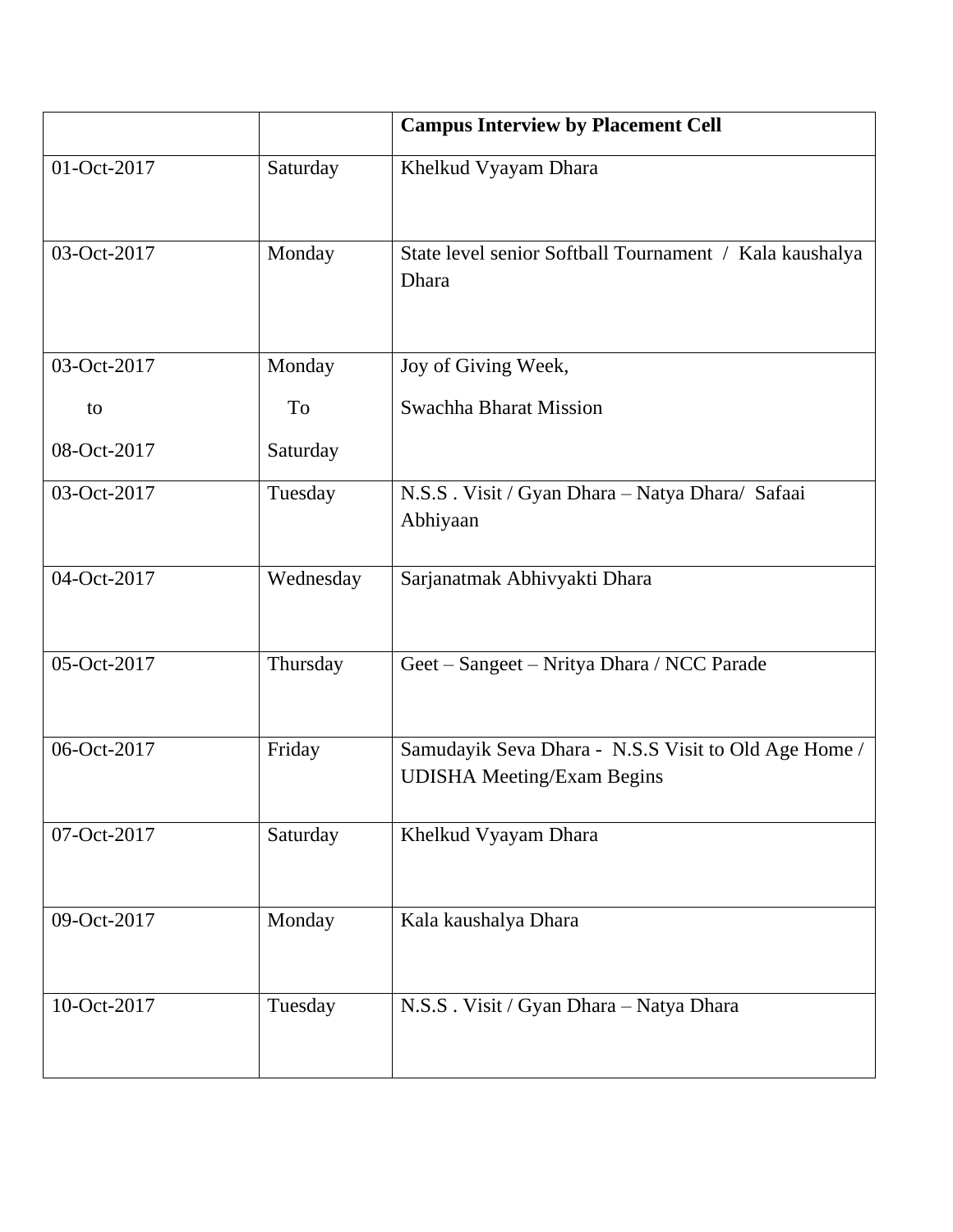| 11-Oct-2017     | Wednesday | Sarjanatmak Abhivyakti Dhara                                                          |  |
|-----------------|-----------|---------------------------------------------------------------------------------------|--|
| 12-Oct-2017     | Thursday  | Geet - Sangeet - Nritya Dhara / NCC Parade                                            |  |
| 13-Oct-2017     | Friday    | Samudayik Seva Dhara - N.S.S Visit to Old Age Home                                    |  |
| 14-Oct-2017     | Saturday  | Khelkud Vyayam Dhara                                                                  |  |
| 16-Oct-2017     | Tuesday   |                                                                                       |  |
| To              | To        | Diwali Vacation                                                                       |  |
| 03-Nov-2017     | Tuesday   |                                                                                       |  |
| <b>November</b> |           |                                                                                       |  |
| 06-Nov-2017     | Monday    | $Sem - 4, 6 B.A., B. Com. begins$                                                     |  |
| 07-Nov-2017     | Tuesday   | Dinesh Kanzaria participated in National Paralympic                                   |  |
| 08-Nov-2017     | Wednesday | Sarjanatmak Abhivyakti Dhara                                                          |  |
| 09-Nov-2017     | Thursday  | Geet - Sangeet - Nritya Dhara / NCC Parade                                            |  |
| 10-Nov-2017     | Friday    | Samudayik Seva Dhara - N.S.S Visit to Old Age Home                                    |  |
| 11-Nov-2017     | Saturday  | Khelkud Vyayam Dhara                                                                  |  |
| 13-Nov-2017     | Monday    | Kala kaushalya Dhara, LIC coaching & Training begins<br>for $12$ session $[60$ hours] |  |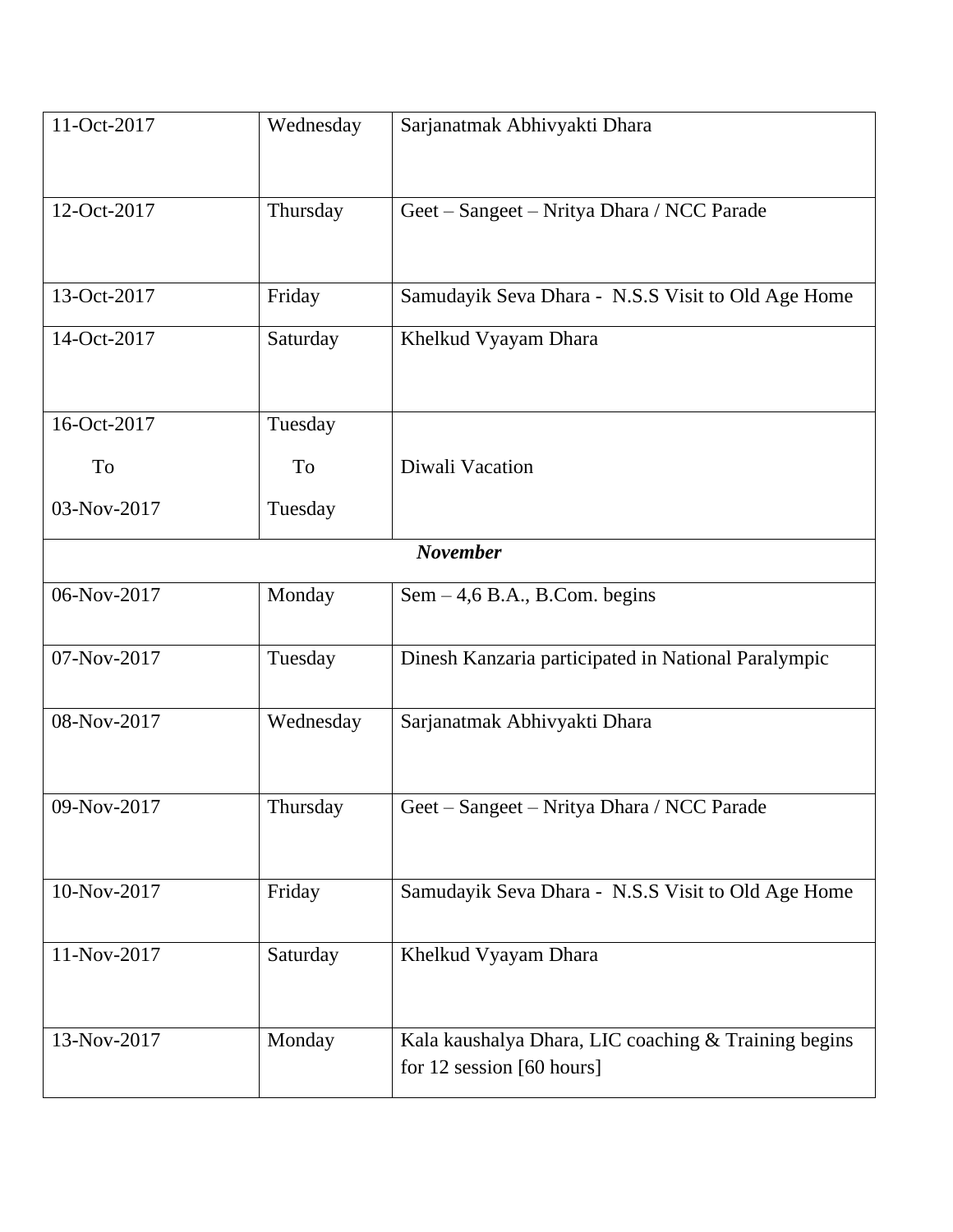| 14-Nov-2017 | Tuesday   | Gyan Dhara - Natya Dhara                                                                        |
|-------------|-----------|-------------------------------------------------------------------------------------------------|
| 15-Nov-2017 | Wednesday | Sarjanatmak Abhivyakti Dhara                                                                    |
| 16-Nov-2017 | Thursday  | Geet – Sangeet – Nritya Dhara / NCC Parade,<br>Entreprenuership & Start – up UDISHAat Guj. Uni. |
| 17-Nov-2017 | Friday    | Samudayik Seva Dhara - N.S.S Visit to Old Age Home,<br>FDP-                                     |
| 18-Nov-2017 | Saturday  | Sem-VI B.A./ B.Com Begins/ Khelkud Vyayam Dhara,<br><b>FDP</b>                                  |
| 20-Nov-2017 | Monday    | Kala kaushalya Dhara/ N.S.S Visit to Adopted Village                                            |
| 21-Nov-2017 | Tuesday   | Gyan Dhara - Natya Dhara                                                                        |
| 22-Nov-2017 | Wednesday | Sarjanatmak Abhivyakti Dhara                                                                    |
| 24-Nov-2017 | Friday    | N.S.S Campus Cleaning Day / SamudayikSeva Dhara -<br>N.S.S Visit to Old Age Home                |
| 25-Nov-2017 | Saturday  | Khelkud Vyayam Dhara / C.R. Meeting                                                             |
| 27-Nov-2017 | Monday    | Gyan Dhara 'Vaanche Gujarat' - Kala kaushalya Dhara/<br>N.S.S Visit                             |
| 28-Nov-2017 | Tuesday   | Gyan Dhara - Natya Dhara                                                                        |
| 29-Nov-2017 | Wednesday | Sarjanatmak Abhivyakti Dhara                                                                    |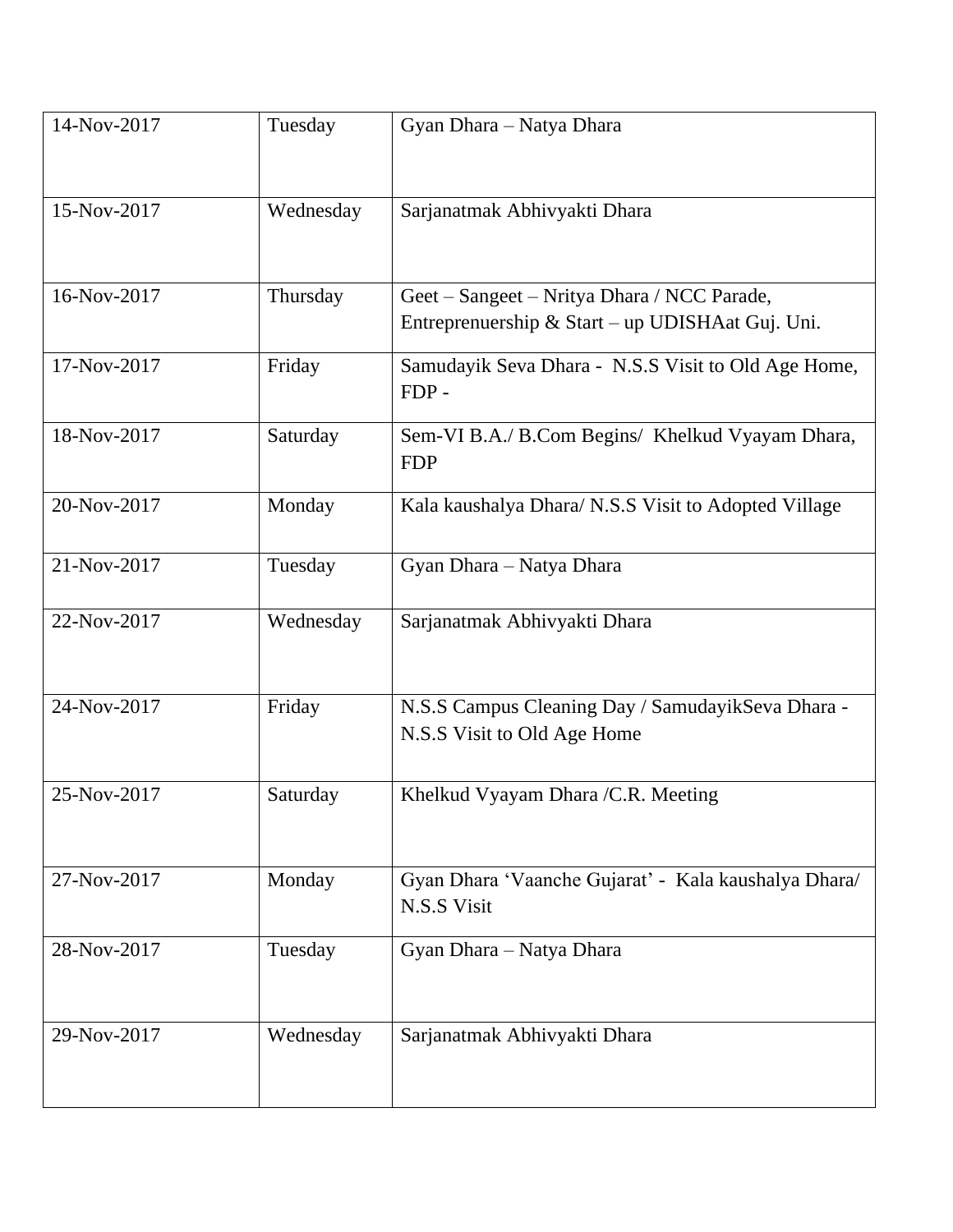| 30-Nov-2017 | Friday    | SamudayikSeva Dhara - N.S.S Visit to Old Age Home                                                   |
|-------------|-----------|-----------------------------------------------------------------------------------------------------|
|             |           | <b>December</b>                                                                                     |
| 01-Dec-2017 | Thursday  | Red Ribbon Day 'AIDS Awareness Day', Geet -<br>Sangeet – Nritya Dhara / NCC Parade                  |
| 02-Dec-2017 | Friday    | SamudayikSeva Dhara - N.S.S Visit to Old Age Home                                                   |
| 03-Dec-2017 | Saturday  | Khelkud Vyayam Dhara,<br>C.R. Meeting, UDISHA Day Meeting                                           |
| 04-Dec-2017 | Monday    | Kala kaushalya Dhara / Vaanche Gujarat/ N.S.S Day /<br>Visit to Khoraj and Jaspur 'Adopted Village' |
| 05-Dec-2017 | Tuesday   | Gyan Dhara - Natya Dhara, Swachhta App. AMC,<br>Softball Champion                                   |
| 06-Dec-2017 | Wednesday | Sarjanatmak Abhivyakti Dhara                                                                        |
| 07-Dec-2017 | Thursday  | Geet – Sangeet – Nritya Dhara / NCC Parade                                                          |
| 08-Dec-2017 | Friday    | SamudayikSeva Dhara - N.S.S Visit to Old Age Home                                                   |
| 09-Dec-2017 | Saturday  | C.W.D.C. Programme/C.R. Meeting<br>Khelkud Vyayam Dhara,                                            |
| 11-Dec-2017 | Monday    | Kala kaushalya Dhara /N.S.S Visit<br>N.S.S Day                                                      |
| 12-Dec-2017 | Tuesday   | First - Aid Training with Lion's club of Gandhinagar,<br>Meet the Author M.S. Gupta                 |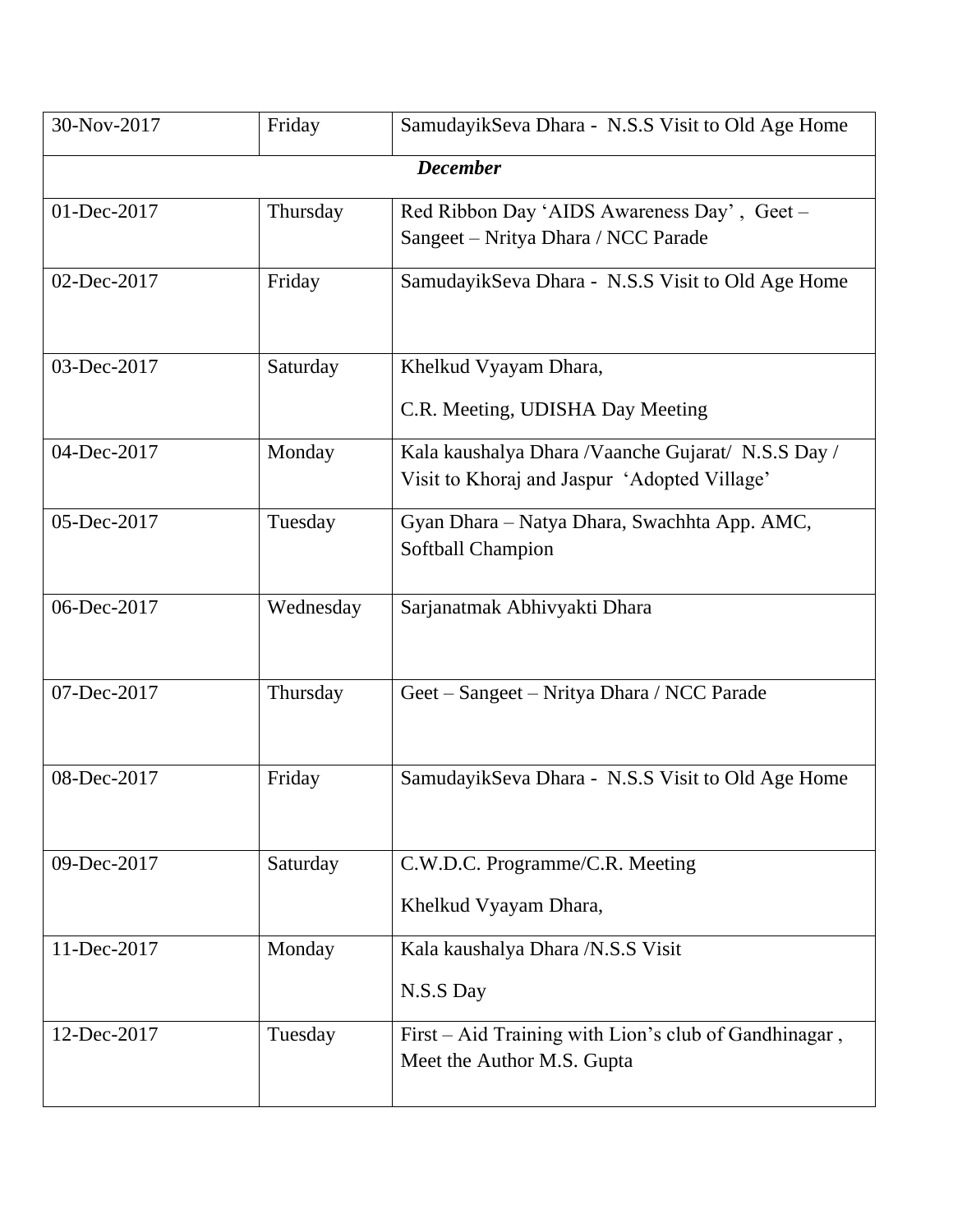| 13-Dec-2017 | Wednesday | Sarjanatmak Abhivyakti Dhara                                                                                     |
|-------------|-----------|------------------------------------------------------------------------------------------------------------------|
| 14-Dec-2017 | Thursday  | Geet - Sangeet - Nritya Dhara / NCC Parade                                                                       |
| 15-Dec-2017 | Friday    | SamudayikSeva Dhara - N.S.S Visit to Old Age Home                                                                |
| 16-Dec-2017 | Saturday  | Khelkud Vyayam Dhara / CR Meeting/ Workshop at<br>American Corner by RUDMI for New Entrepreneurs                 |
| 18-Dec-2017 | Monday    | Kala kaushalya Dhara / N.S.S visit to adopted village                                                            |
| 19-Dec-2017 | Tuesday   | Gyan Dhara - Natya Dhara / Alumni Meeting                                                                        |
| 20-Dec-2017 | Wednesday | Sarjanatmak Abhivyakti Dhara                                                                                     |
| 21-Dec-2017 | Thursday  | NSS visit to Old Age Home Paani Puri to inmates                                                                  |
| 22-Dec-2017 | Friday    | SamudayikSeva Dhara - N.S.S Visit to Old Age Home /<br>Financial Education for youngsters, Vande Mataram<br>Song |
| 23-Dec-2017 | Saturday  | Khelkud Vyayam Dhara / C.R. Meeting                                                                              |
| 26-Dec-2017 | Tuesday   | Khelkud Dhara / Gyan Dhara - Natya Dhara                                                                         |
| 27-Dec-2017 | Wednesday | Sarjanatmak Abhivyakti Dhara / TCS - 3 students<br>selected/Ozone Day                                            |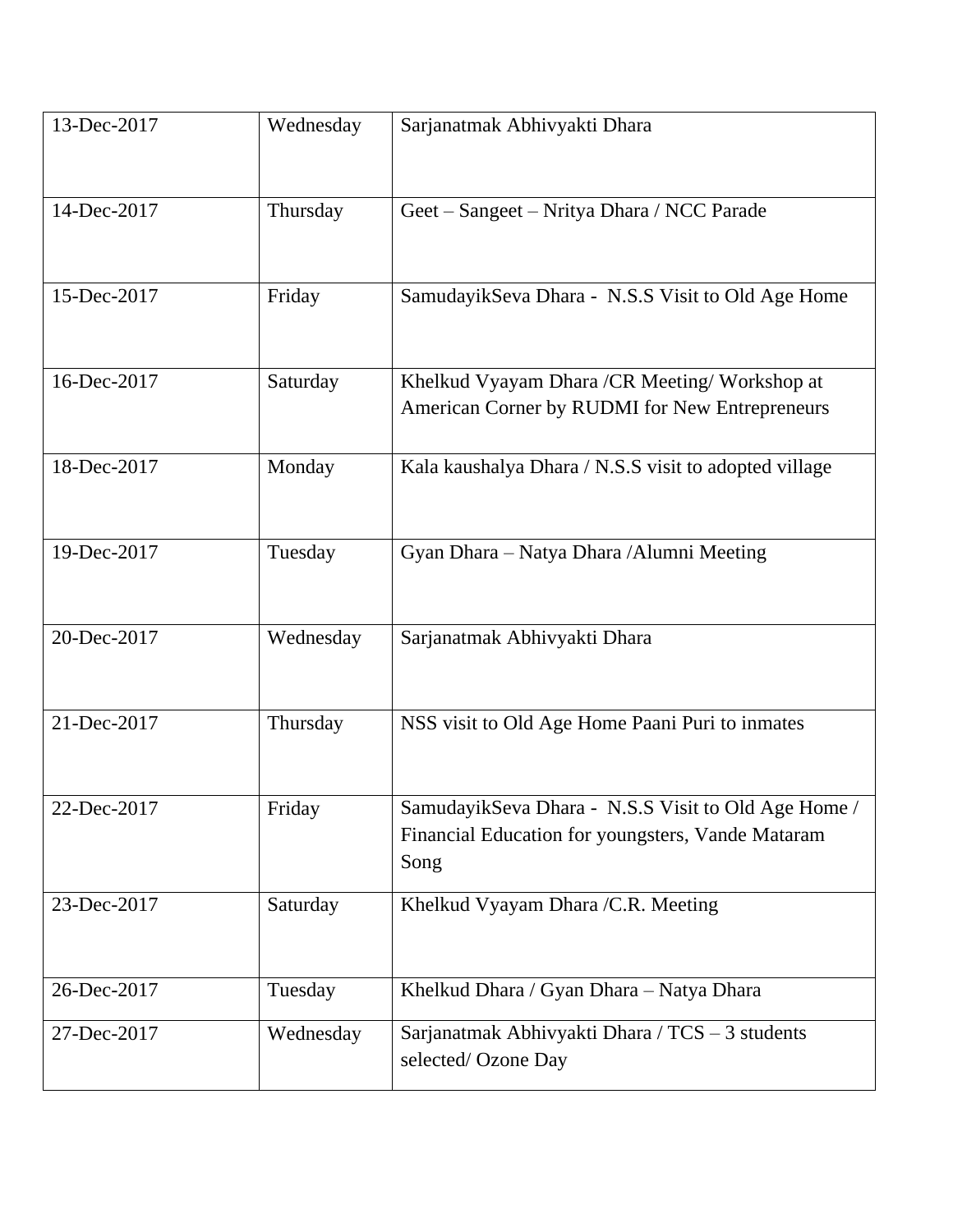| 28-Dec-2017 | Thursday  | Geet - Sangeet - Nritya Dhara / NCC Parade                                                  |
|-------------|-----------|---------------------------------------------------------------------------------------------|
| 29-Dec-2017 | Friday    | Samudayik Seva Dhara - N.S.S Visit to Old Age Home                                          |
| 30-Dec-2017 | Saturday  | Khelkud Vyayam Dhara/ C.R. Meeting                                                          |
|             |           | <b>January</b>                                                                              |
| 01-Jan-2018 | Monday    | Kala kaushalya Dhara / College Tour Academic Visits<br>Gujarati, Hindi                      |
| 02-Jan-2018 | Tuesday   | Gyan Dhara - Natya Dhara,                                                                   |
| 03-Jan-2018 | Wednesday | Sarjanatmak Abhivyakti Dhara / Lecture on Skill<br>Development & Employability              |
| 04-Jan-2018 | Thursday  | Geet - Sangeet - Nritya Dhara / NCC Parade / UDISHA<br>Meeting – Recruitment by Dangee Dums |
| 05-Jan-2018 | Friday    | SamudayikSeva Dhara - N.S.S Visit to Old Age<br>Home, College Tour English, Sociology       |
| 06-Jan-2018 | Saturday  | Khelkud Vyayam Dhara - C.R. Meeting with Principal /<br>N.S.S. Camp at Jaspur               |
| To          | To        |                                                                                             |
| 12-Jan-2018 | Saturday  |                                                                                             |
| 08-Jan-2018 | Monday    | N.S.S. Visit, Kala kaushalya Dhara                                                          |
| 09-Jan-2018 | Tuesday   | Gyan Dhara - Natya Dhara, UDISHA - Training by TCS                                          |
| 10-Jan-2018 | Wednesday | Sarjanatmak Abhivyakti Dhara                                                                |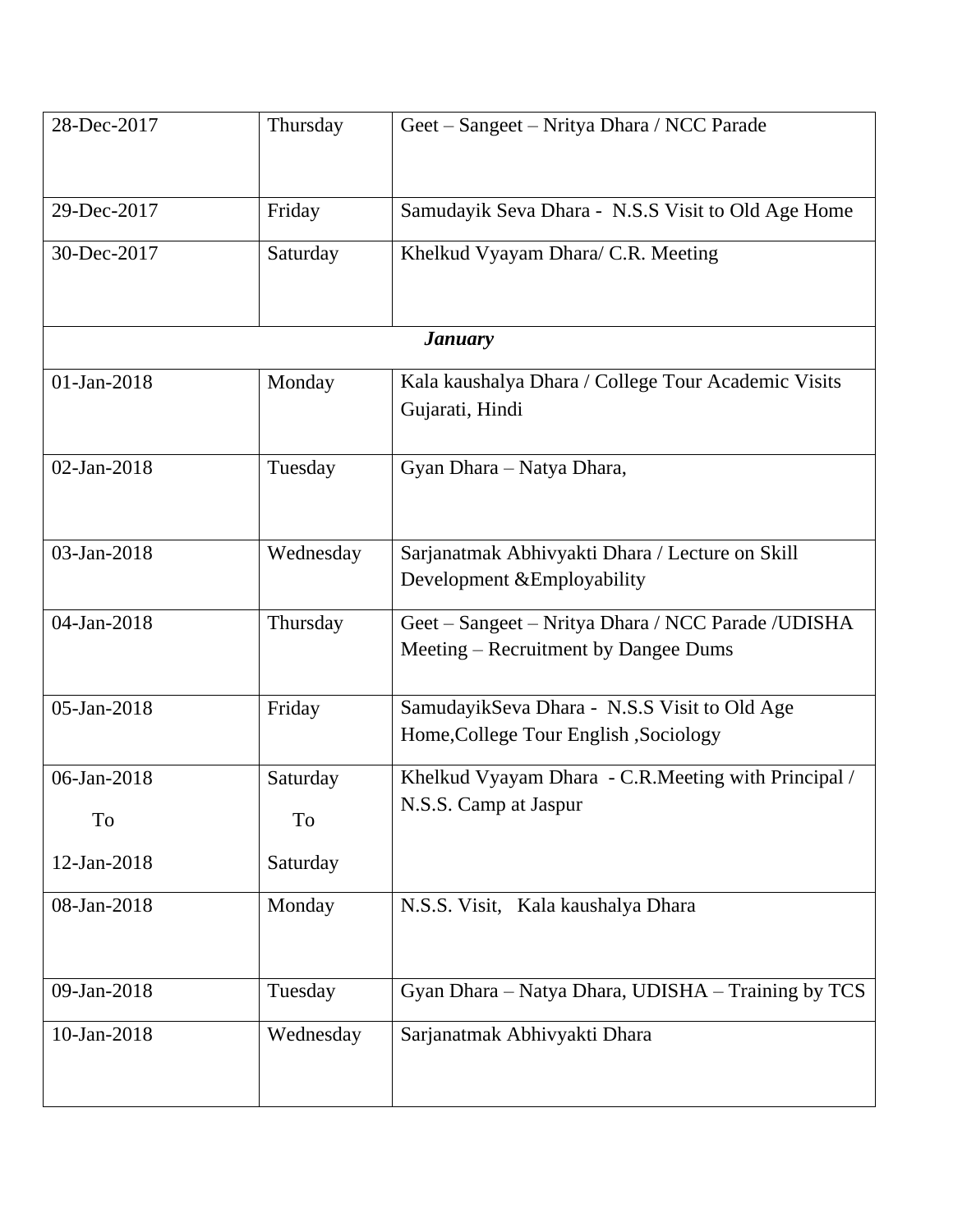| 11-Jan-2018 | Thursday  | National Youth Day celebrated - Dressed as Swami<br>Vivekananda, Speech of Swamiji - Exhibition of books |
|-------------|-----------|----------------------------------------------------------------------------------------------------------|
|             |           | written on him/Geet - Sangeet - Nritya Dhara / NCC<br>Parade                                             |
| 12-Jan-2018 | Friday    | SamudayikSeva Dhara - N.S.S Visit to Old Age Home                                                        |
| 13-Jan-2018 | Saturday  | Khelkud Vyayam Dhara - C.R. Meeting with Principal                                                       |
| 16-Jan-2018 | Tuesday   | Gyan Dhara - Natya Dhara                                                                                 |
| 17-Jan-2018 | Wednesday | Sarjanatmak Abhivyakti Dhara                                                                             |
| 18-Jan-2018 | Thursday  | Geet - Sangeet - Nritya Dhara / NCC Parade/                                                              |
|             |           | <b>UDISHA</b> – Dangee Dums Selection Test                                                               |
| 19-Jan-2018 | Friday    | SamudayikSeva Dhara - N.S.S Visit to Old Age Home                                                        |
| 20-Jan-2018 | Saturday  | Khelkud Vyayam Dhara - C.R.Meeting with Principal /<br><b>KAYAS - UDISHA</b>                             |
| 22-Jan-2018 | Monday    | Kala kaushalya Dhara /N.S.S. Visit / Nature Camp at<br>Thol                                              |
| 23-Jan-2018 | Tuesday   | Gyan Dhara - Natya Dhara / Student Support<br>Programme                                                  |
| 24-Jan-2018 | Wednesday | Sarjanatmak Abhivyakti Dhara                                                                             |
| 25-Jan-2018 | Thursday  | Geet - Sangeet - Nritya Dhara / NCC Parade                                                               |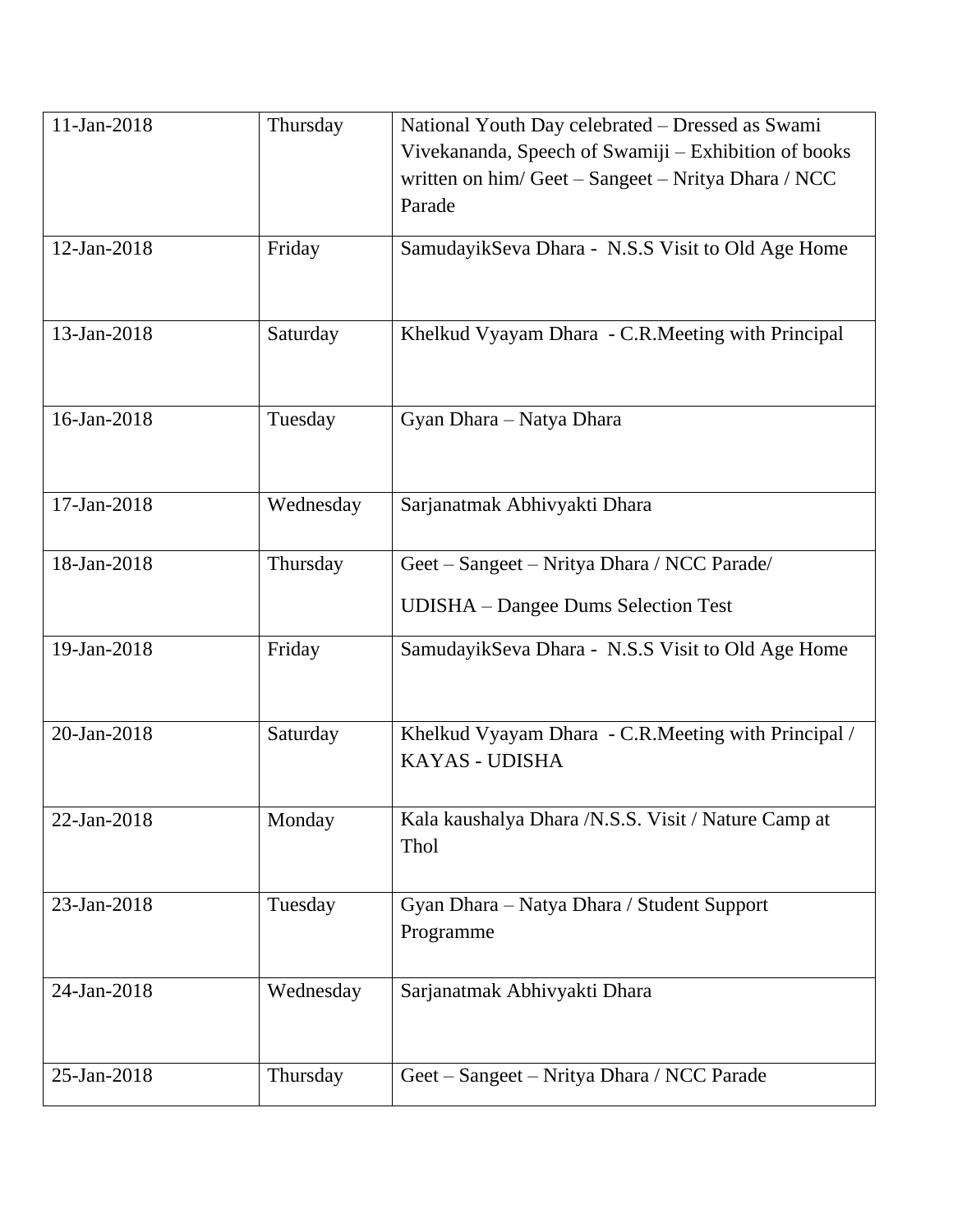| 26-Jan-2018 | Friday    | Republic Day Celebration / Samudayik Seva Dhara -<br>N.S.S Visit to Old Age Home                                                              |  |
|-------------|-----------|-----------------------------------------------------------------------------------------------------------------------------------------------|--|
| 27-Jan-2018 | Saturday  | Khelkud Vyayam Dhara $-C.R.M$ eeting with Principal /<br><b>Shahid Divas</b>                                                                  |  |
| 29-Jan-2018 | Monday    | Kala kaushalya Dhara /N.S.S Day – Visits / Sociology<br>(Prof. J.C. Patel)                                                                    |  |
| 30-Jan-2018 | Tuesday   | Gyan Dhara - Natya Dhara                                                                                                                      |  |
| 31-Jan-2018 | Wednesday | Gandhi Nirvaan Day, Traditional Day                                                                                                           |  |
| February    |           |                                                                                                                                               |  |
|             |           | Revision                                                                                                                                      |  |
| 01-Feb-2018 | Thursday  | Placement Programme, Dangee dums Interview, Geet -<br>Sangeet – Nritya Dhara / NCC Parade                                                     |  |
| 02-Feb-2018 | Friday    | Placement Programme/ SamudayikSeva Dhara - N.S.S<br>Visit to Old Age Home, Felicitation of Minister, MLA &<br>President                       |  |
| 03-Feb-2018 | Saturday  | Khelkud Vyayam Dhara, Workshop on Serial & Film<br><b>Technology Vertea Film Company</b>                                                      |  |
| 05-Feb-2018 | Monday    | Kala kaushalya Dhara, N.S.S. Visit, Kala kaushalya<br>Dhara,                                                                                  |  |
| 06-Feb-2018 | Tuesday   | Gyan Dhara - Natya Dhara, Dept. Visit Guj. To Bhoje<br>Museum & One Act Play Installation of Pad Dispenser,<br>Talk with Dr. Parul Kotadawala |  |
| 07-Feb-2018 | Wednesday | Sarjanatmak Abhivyakti Dhara                                                                                                                  |  |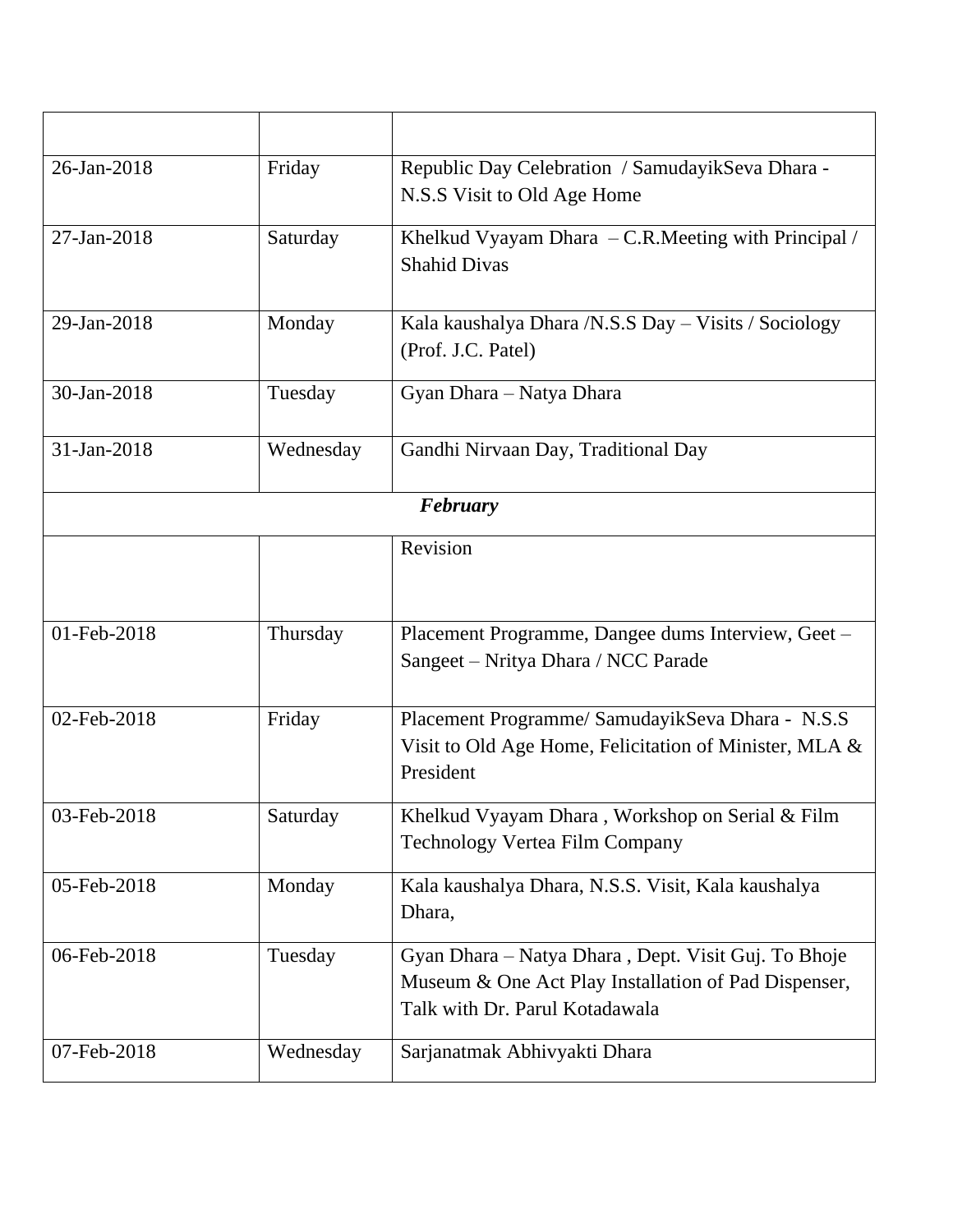| 08-Feb-2018 | Thursday  | Geet – Sangeet – Nritya Dhara / NCC Parade                                                                           |
|-------------|-----------|----------------------------------------------------------------------------------------------------------------------|
| 09-Feb-2018 | Friday    | SamudayikSeva Dhara - N.S.S Visit to Old Age Home                                                                    |
| 10-Feb-2018 | Saturday  | Khelkud Vyayam Dhara - C.R. Meeting With Principal                                                                   |
| 12-Feb-2018 | Monday    | Kala kaushalya Dhara / N.S.S Visit / Annual Sports Day<br>$-425$ students, 3 events                                  |
| 14-Feb-2018 | Wednesday | Sarjanatmak Abhivyakti Dhara                                                                                         |
| 15-Feb-2018 | Thursday  | Geet – Sangeet – Nritya Dhara / NCC Parade/<br>Award by 94.3 My FM - Socio - Graceful Award                          |
| 16-Feb-2018 | Friday    | SamudayikSeva Dhara - N.S.S Visit to Old Age Home                                                                    |
| 17-Feb-2018 | Saturday  | Khelkud Vyayam Dhara – C.R. Meeting With Principal                                                                   |
| 19-Feb-2018 | Monday    | Kala kaushalya Dhara /N.S.S. Visit / Guest lecture - Dr.<br>Jappe – NET, JRF M.Com students                          |
| 20-Feb-2018 | Tuesday   | Gyan Dhara - Natya Dhara                                                                                             |
|             |           | STC RUDMI - Change your Image Change your Life                                                                       |
| 21-Feb-2018 | Wednesday | Sarjanatmak Abhivyakti Dhara                                                                                         |
|             |           | World Mother Tongue Day                                                                                              |
| 22-Feb-2018 | Thursday  | Geet – Sangeet – Nritya Dhara / NCC Parade / Inter<br>College Computer Quiz 8 Teams / Dangee Dums Final<br>Interview |
| 23-Feb-2018 | Friday    | SamudayikSeva Dhara                                                                                                  |
| 24-Feb-2018 | Saturday  | Khelkud Vyayam Dhara                                                                                                 |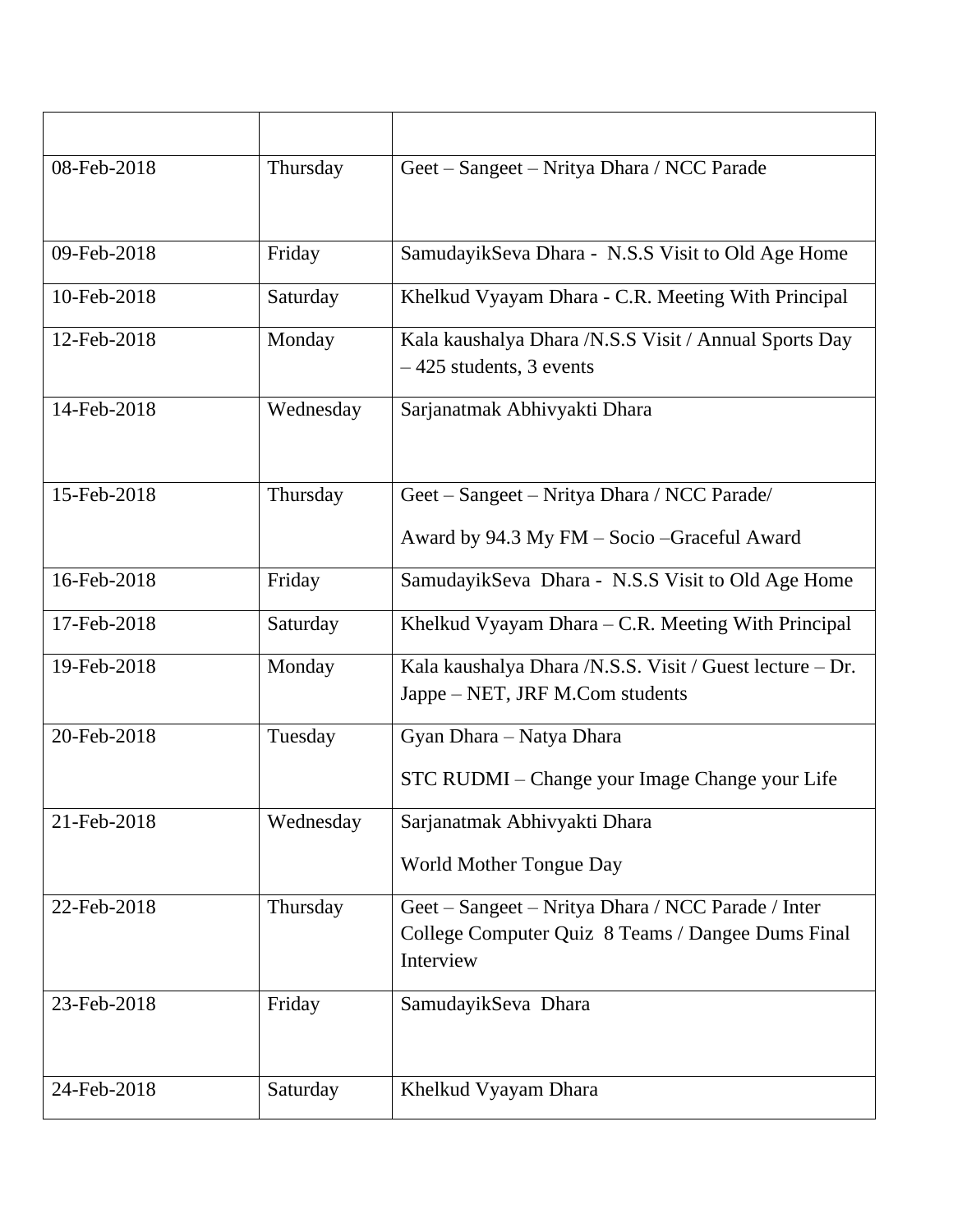| 26-Feb-2018 | Monday    | Kala kaushalya Dhara                                                                                                            |
|-------------|-----------|---------------------------------------------------------------------------------------------------------------------------------|
| 27-Feb-2018 | Tuesday   | Gyan Dhara - Natya Dhara / Week Long Bridge Course<br>in English begins                                                         |
| 28-Feb-2018 | Wednesday | Sarjanatmak Abhivyakti Dhara                                                                                                    |
|             |           | <b>March</b>                                                                                                                    |
| 01-Mar-2018 | Thursday  | Geet - Sangeet - Nritya Dhara / NCC Parade                                                                                      |
|             |           | Holi Celebration, Revision                                                                                                      |
| 03-Mar-2018 | Friday    | Sports day / SamudayikSeva Dhara - N.S.S Visit to Old<br>Age Home                                                               |
| 05-Mar-2018 | Monday    | Kala kaushalya Dhara                                                                                                            |
| 06-Mar-2018 | Tuesday   | Gyan Dhara - Natya Dhara                                                                                                        |
| 07-Mar-2018 | Wednesday | Sarjanatmak Abhivyakti Dhara / Annual Day - Prize<br>Distribution                                                               |
| 08-Mar-2018 | Thursday  | Geet - Sangeet - Nritya Dhara / NCC Parade<br>International Women's Day / Celebrated Women's Day<br>Vodafone CSR – scholarships |
| 09-Mar-2018 | Friday    | SamudayikSeva Dhara - N.S.S Visit to Old Age Home                                                                               |
| 10-Mar-2018 | Saturday  | Khelkud Vyayam Dhara                                                                                                            |